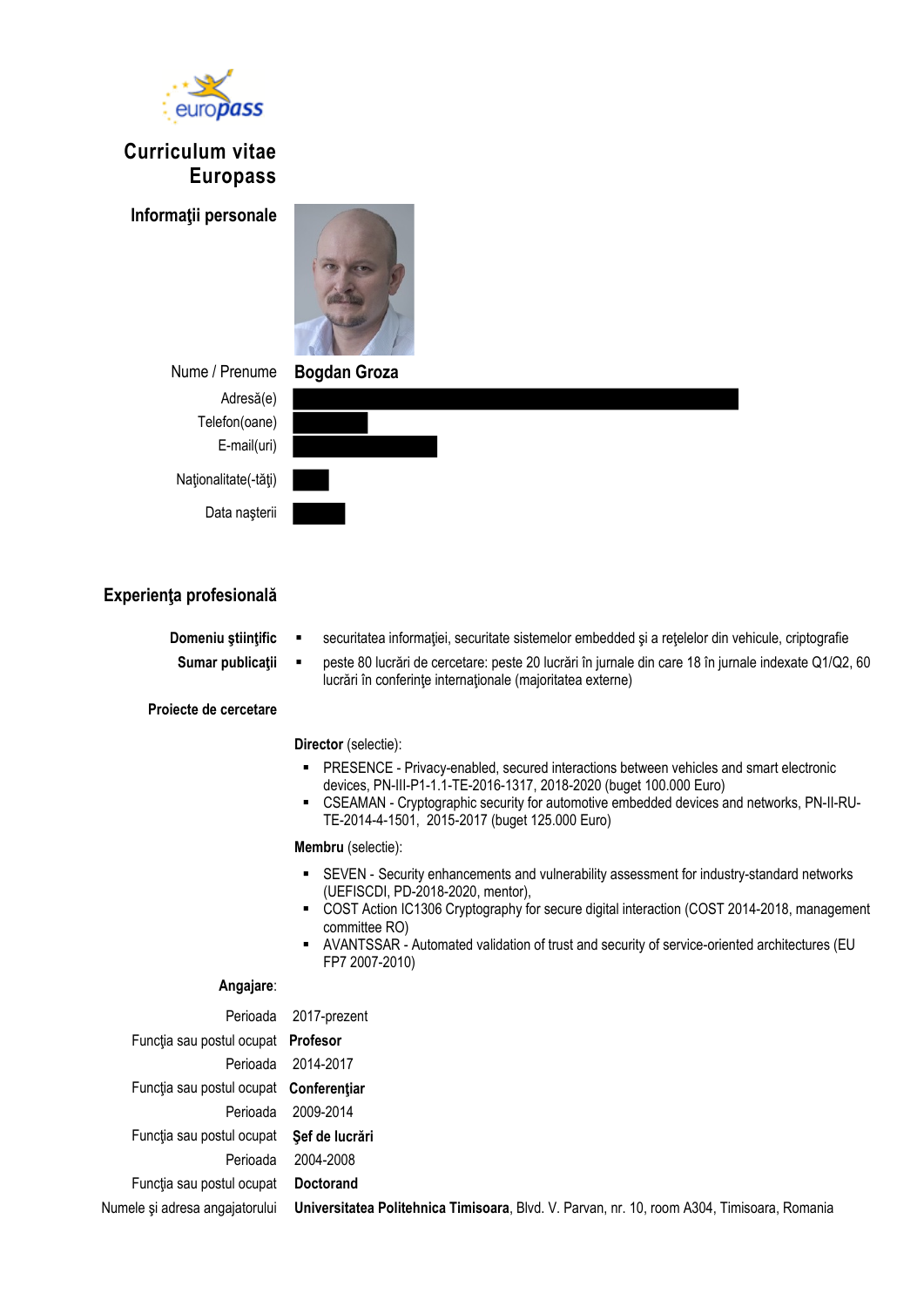#### Perioada 2008-2011

Funcţia sau postul ocupat **Cercetator**

Numele şi adresa angajatorului **Institutul e-Austria Timisoara**, Blvd. Vasile Parvan, nr. 4, room 045B

**Alte ocupaţii: Recenzor invitat** (preponderent jurnale Q1/Q2): Transactions on Vehicular Technology (IEEE), Vehicular Technology Magazine (IEEE), Transactions on Information Forensics and Security (IEEE), Transactions on Dependable and Secure Computing (IEEE), Transactions on Neural Networks and Learning Systems (IEEE), Transactions on Intelligent Trasportation Systems (IEEE), Transactions on Industrial Informatics (IEEE), Wireless Communications (IEEE), Communication Letters (IEEE), Telecommunication Systems (Springer), Designs Codes and Cryptography (Springer), Journal of Computer and System Sciences (Elsevier) Journal of Systems and Software (Elsevier), Information Security Technical Report (Elsevier), Computer Standards & Interfaces (Elsevier), Security and Communication Networks (Wiley), etc.

**Alte ocupaţii: Membru în comitete de conferinţe sau workshopuri internaţionale** (majoritatea externe): ARES'21, CRiSIS'21, ARES'20, AdHoc-Now'20, CRiSIS'20, AQTR'20, STRIVE'20, ITCVT'19, STRIVE'19, SIOT'19, A3S'19, ARES'19, CRiSIS'19, ARES'18, CRiSIS'18, SIoT'18, BalkanCryptSec'18, AQTR'18, ARES'17, CRISIS'17, BalkanCryptSec'16, SIoT'16, AQTR'16, RCD'15, BalkanCryptSec'15, SIoT'15, ARES'15, SIoT'14, ARES'14, BalkanCryptSec'14, ARES'13, ARES'12, CRiSIS'12, CRISIS'11, SECURWARE'10, ICIMP'10, CRiSIS'10, ICIMP'09, IWSSI'07, etc.

## **Educaţie şi formare**

| Perioada                                  | 2016                                                                                                                                                                                                                                                                                                                                                                                                                                                                                                 |
|-------------------------------------------|------------------------------------------------------------------------------------------------------------------------------------------------------------------------------------------------------------------------------------------------------------------------------------------------------------------------------------------------------------------------------------------------------------------------------------------------------------------------------------------------------|
| Diploma obținută                          | Abilitare în domeniul de doctorat Calculatoare și Tehnologia Informației                                                                                                                                                                                                                                                                                                                                                                                                                             |
| Titlul tezei:                             | Cryptographic security for automotive systems                                                                                                                                                                                                                                                                                                                                                                                                                                                        |
| Numele și tipul instituției de învățământ | Universitatea Politehnica Timişoara                                                                                                                                                                                                                                                                                                                                                                                                                                                                  |
| Perioada                                  | 2004-2008                                                                                                                                                                                                                                                                                                                                                                                                                                                                                            |
| Diploma obținută                          | <b>Doctorat</b>                                                                                                                                                                                                                                                                                                                                                                                                                                                                                      |
| Titlul tezei:                             | Constructii criptografice hibride bazate pe tehnici simetrice si asimetrice, aplicatii in sisteme de<br>conducere                                                                                                                                                                                                                                                                                                                                                                                    |
| Numele și tipul instituției de învățământ | Universitatea Politehnica Timișoara, Facultatea de Automatica și Calculatoare                                                                                                                                                                                                                                                                                                                                                                                                                        |
| Perioada                                  | 1999-2004                                                                                                                                                                                                                                                                                                                                                                                                                                                                                            |
| Diploma obținută                          | Inginer                                                                                                                                                                                                                                                                                                                                                                                                                                                                                              |
| Numele și tipul instituției de învățământ | Universitatea Politehnica Timișoara, Facultatea de Automatica și Calculatoare                                                                                                                                                                                                                                                                                                                                                                                                                        |
| Altele                                    | Participari la diverse cursuri in domeniul criptografiei si securitatii: 24-28 Septembrie 2007, 2nd<br>Cryptography Summer School, Inst. b-it, Bonn, Germany; 28 July - 1 August 2008, 3rd Cryptography<br>Summer School, Inst. b-it, Bonn, Germany; 7-11 September 2009, Summer school on Provable-<br>security, Univ. Barcelona, Spain; 4-8 July 2011, Summer School on Software Security (ACM), Univ. of<br>Ghent, Belgium; 13-17 October 2014, School on Cryptographic Attacks, Porto, Portugal. |